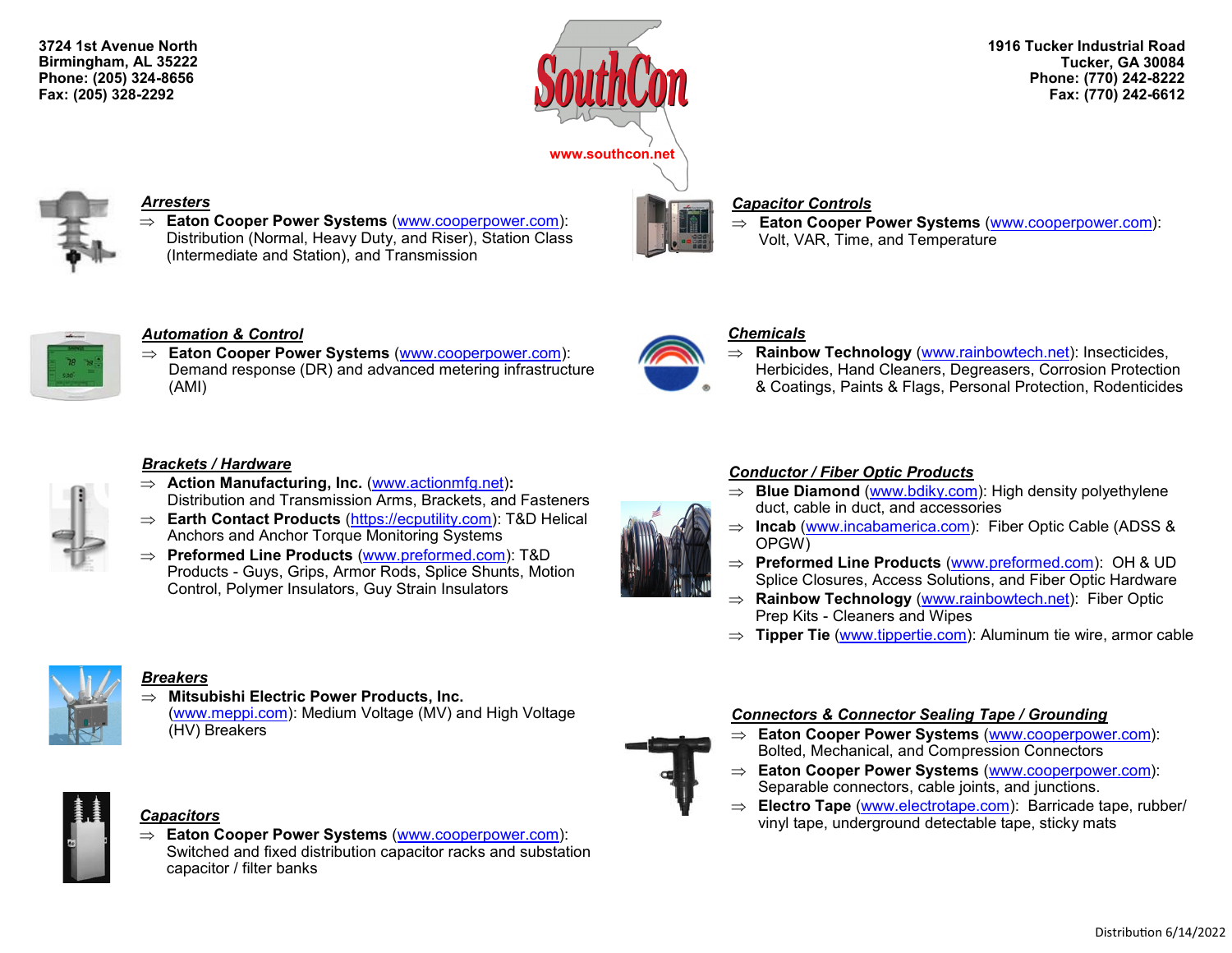**3724 1st Avenue North Birmingham, AL 35222 Phone: (205) 324-8656 Fax: (205) 328-2292**



**1916 Tucker Industrial Road Tucker, GA 30084 Phone: (770) 242-8222 Fax: (770) 242-6612**



### *Fusing*

 **Eaton Cooper Power Systems** [\(www.cooperpower.com\):](http://www.cooperpower.com) Cutouts, Current limiting, Expulsion and Power Fuses



### *Network*

⇒ **Eaton Corporation** ([www.eaton.com\)](http://www.eaton.com): Network Protectors, Communication Equipment, Primary Interrupters, 600A Molded Connectors, Arc Flash Solutions



### *Lighting*

- **Cooper Lighting Solutions** (<http://www.cooperlighting.com>): Roadway Luminaries, Decorative Street Lighting, Security Lighting, Area Lighting, and Flood Lighting. Supporting HID, LED, retro-fit LED and CF technology
- ⇒ **EYE Lighting International** ([www.eyelighting.com\)](http://www.eyelighting.com/): High intensity discharge, HID specialty, halogen and retrofit lamps
- $\Rightarrow$  **Hapco** [\(www.hapco.com\)](http://www.hapco.com/): Aluminum poles for lighting applications
- ⇒ **StressCrete Group** ([www.scgrp.com\):](http://www.scgrp.com) Decorative HID and LED fixtures. Spun concrete poles for roadway, utility, sports lighting, and specialty applications. Decorative spun concrete poles for residential and commercial applications.
- **Sun-Tech/Ripley Controls** [\(www.sun](http://www.sun-tech.biz)-tech.biz and [www.ripleylightingcontrols.com\):](http://www.ripleylightingcontrols.com) Lighting controls (HID & LED), Power Taps, Contactors, Multi Relays and Outdoor Lighting Control Systems *Regulators*



# *Poles / Structures*

 **Meyer/Baldwin Utility Structures** [\(www.meyersteelstructures.com\):](http://www.meyersteelstructures.com) Lattice, Concrete and Tubular Steel Poles for transmission and distribution, Substation Steel Structures and Helical Pier Foundations



# *Reclosers & Sectionalizers*

 **Eaton Cooper Power Systems** ([www.cooperpower.com\)](http://www.cooperpower.com): Reclosers (single and three phase) and Sectionalizers (thru 38kV)



 **Eaton Cooper Power Systems** [\(www.cooperpower.com\):](http://www.cooperpower.com) T&D regulators (pole and pad-mount)





- *Metering*
- **Arteche** ([www.arteche.com\):](http://www.arteche.com) LV & MV Instrument **Transformers**
- **Eaton Corporation** ([www.eaton.com\)](http://www.eaton.com/): Meter Sockets (single and three phase)
- $\Rightarrow$  **Inner-Tite Corporation** [\(www.inner](http://www.inner-tite.com/)-tite.com): Meter locking devices and seals

# *Software*